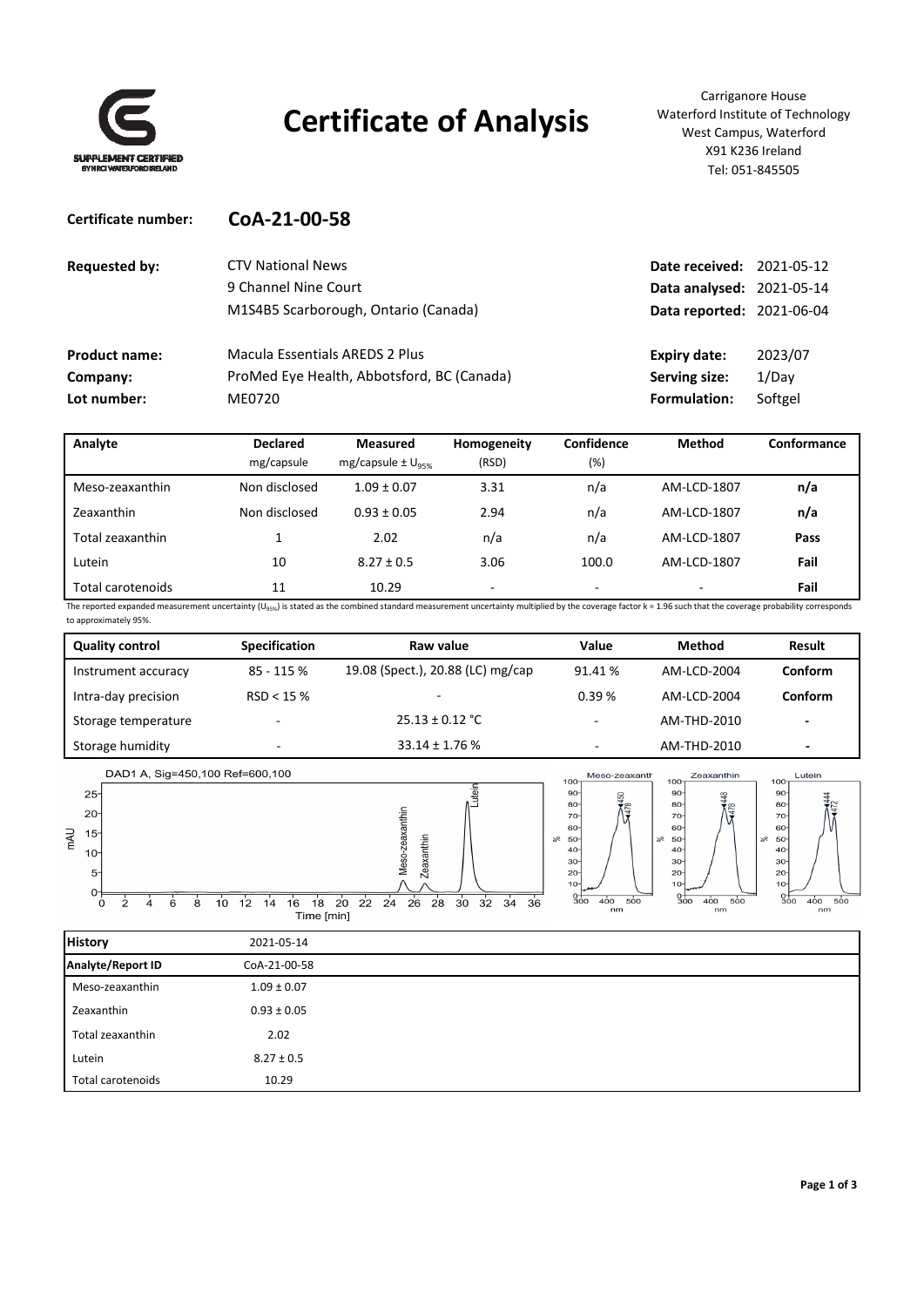

### **Certificate of Analysis**

#### **Comments**



‐ This product contains undeclared meso‐zeaxanthin

‐ Taking into account only zeaxanthin, as declared, this product fails to comply with label claim based on Supplement Certified criteria.

‐ This product fails to comply with label claim based on Supplement Certified criteria for lutein.

‐ This product complies with the Quality of Natural Health Products Guide by the Natural and Non‐prescription Health Products Directorate (NNHPD), Health Canada (May 1st, 2015).

Conclusion: This product fails Supplement Certified analysis criteria for label claim.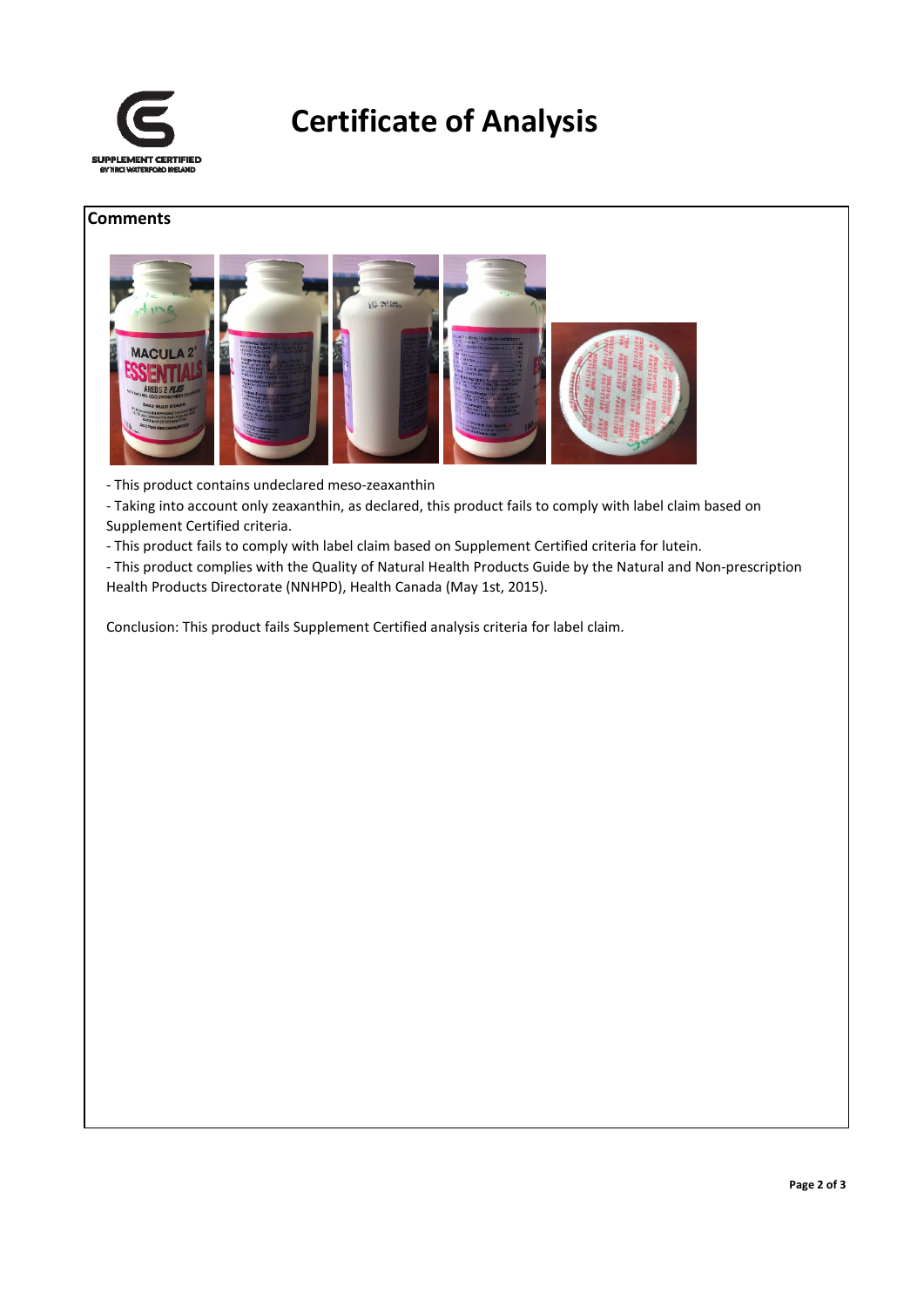

**Certificate of Analysis**

**Disclaimers and Terms:** The testing results in this certificate relate only to the samples described above. Unless otherwise stated, all results are expressed on an as received basis. This report shall not be altered, modified, supplemented or abstracted in any manner. Any violation of these conditions renders the report and its results void.

Supplement Certified, performed by the Nutrition Research Centre Ireland, means that the supplement product analysed has undergone independent 3rd party analysis to confirm that each active ingredient (carotenoid and/or omega‐3 fatty acid) present in the dietary supplement matches 100% of quantity label claim, including expanded uncertainty of 95% (U95%). Also, homogeneity of each measurand should have a relative standard deviation (RSD) below 10%.

This research was conducted at the NRCI following a request by CTV news Canada. This work was performed as part of a research study and not a paid service. The products tested were provided by CTV news Canada. No member of the NRCI received any payment for conducting this work. The NRCI does not permit the use of its name, logos or branding to any third party without prewritten agreement.

**Analysis performed by: Tommy Power Approved by: Dr Alfonso Prado‐Cabrero**